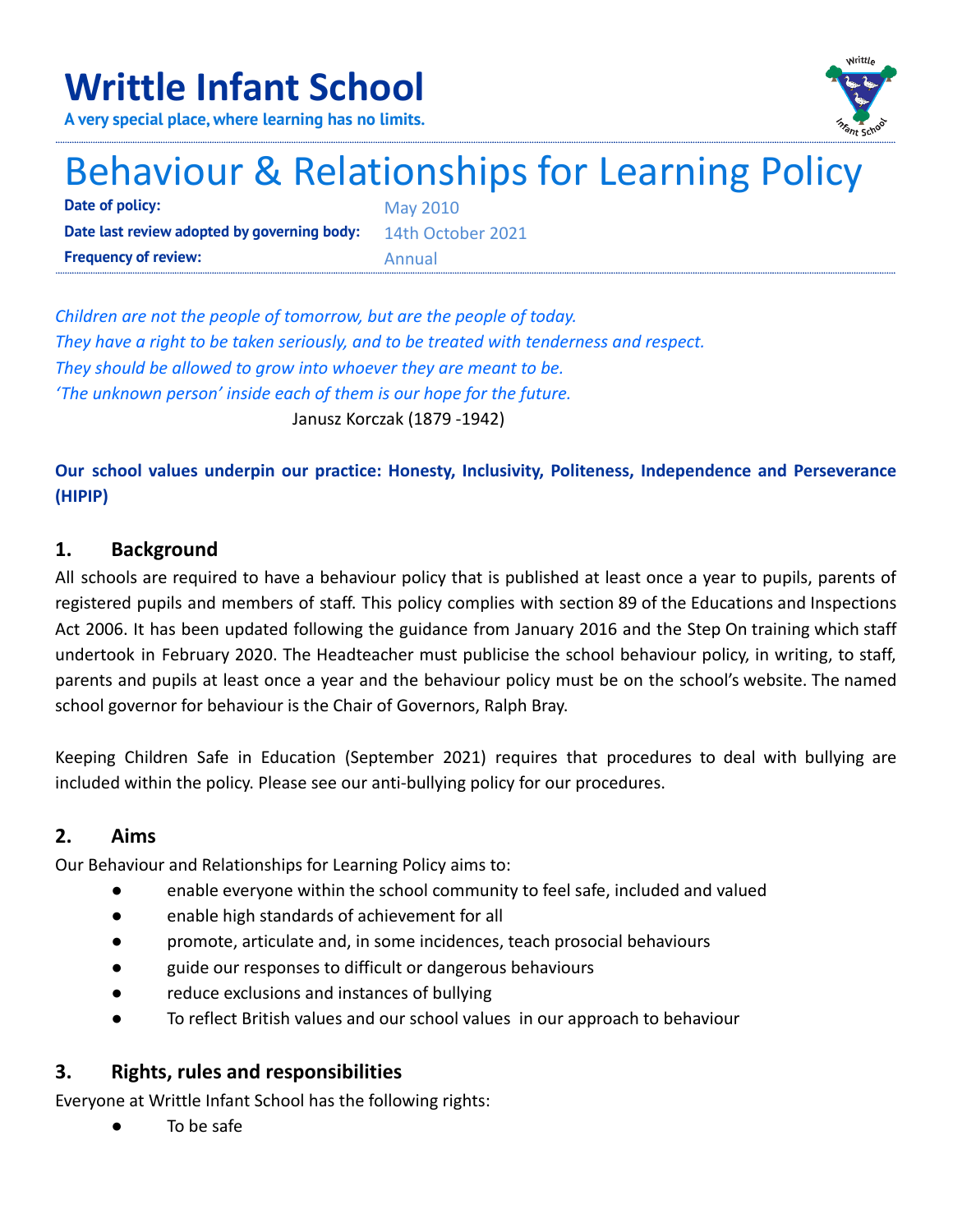- To teach or learn
- To be heard

At Writtle Infant School we view all behaviour as communication. It is therefore important that we do not moralise our children's behavioural choices regardless of whether the behaviour is conscious or subconscious. Instead we aim to analyse what they are trying to communicate. We believe in a therapeutic approach to behaviour that prioritises the pro-social experiences and feelings of everyone within our school community. We take the view that negative experiences create negative feelings and negative feelings create negative behaviour. Conversely, positive experiences create positive feelings and positive feelings create positive behaviour. These views form the basis of our approach. Prosocial behaviour is deemed to be that which is positive, helpful and intended to promote social acceptance. It is demonstrated by our relationships with each other and by concern for the rights, feelings and welfare of others within our school community and beyond. All members of the school community have the responsibility to foster and promote these values by:

**Children**: behaving prosocially and helping others to do so **Staff**: behaving prosocially, following this policy and promoting the school's therapeutic approach **Parents**: behaving prosocially and understanding/supporting the school's policy **Governors**: behaving prosocially and challenging/supporting the school's policy and practice

We aim to teach our children to have internal discipline, self-motivation and be able to make appropriate choices independently. Ultimately, we aim to teach children to learn the value of themselves, others, society and the environment.

We think of behaviour in the following way:

#### **Behaviour**

- The way in which one acts or conducts oneself especially towards others.
- The way in which a person behaves in response to a particular situation or stimulus.

#### **Prosocial behaviour**

- Relating to or denoting behaviour which is positive, helpful, and intended to promote social acceptance.
- Prosocial behaviour is characterised by a concern for the rights, feelings and welfare of other people. Behaviour which benefits other people and Society.

### **Anti-social behaviour**

- Behaviour that causes harm to an individual, the community or to the environment
- Behaviour that is likely to cause injury, harassment, alarm or distress
- Behaviour that violates the rights of another person

#### **Difficult behaviour**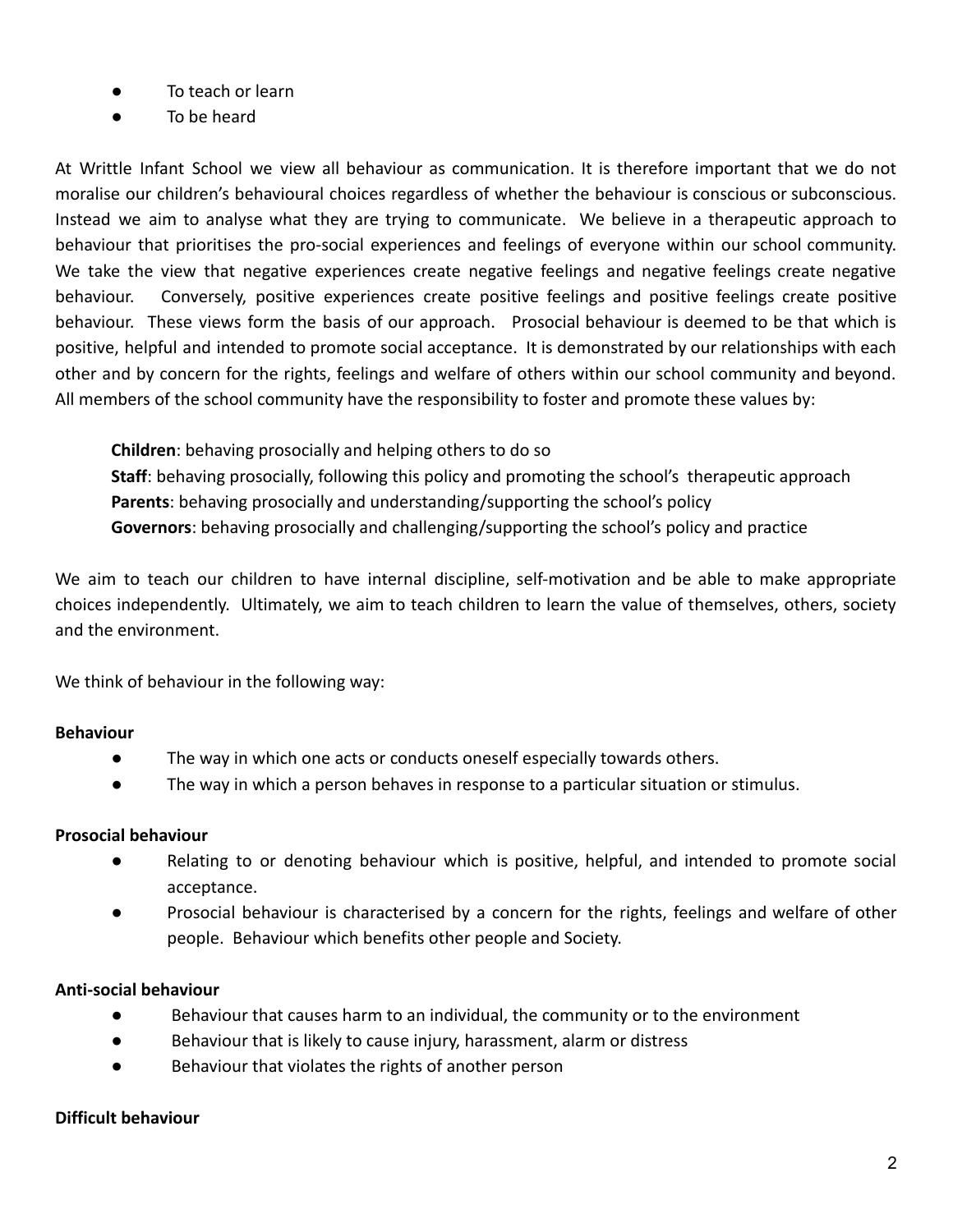Behaviour that is antisocial, but not dangerous

#### **Dangerous behaviour**

● Behaviour which will imminently result in injury to self or others, damage to property or behaviour that would be considered criminal if the person was the age of criminal responsibility, such as racist abuse.

All staff need to know how to promote prosocial behaviour and manage antisocial, difficult or dangerous behaviour, and to have an understanding of what the behaviour may be communicating. All staff should focus on de-escalation and preventative strategies rather than focussing solely on reactive strategies.

Here at Writtle Infant School we like to determine whether behaviour is conscious (behaviour driven by an unwillingness to moderate or self-regulate) or subconscious (an inability to moderate the behaviour or self-regulate). We use a conscious behaviour checklist and a subconscious behaviour checklist to analyse the behaviour. We seek to identify anxieties by using Anxiety Mapping (see below) followed by a personalised 'mini-plan' devised to predict and prevent anti-social behaviours.



Time of day, days of the week, supporting staff, location, activity, learning style, peers, etc

We aim to analyse overwhelming experiences and feelings through the Roots and Fruits activity - negative experiences lead to negative feelings and antisocial behaviour; positive experiences lead to positive feelings and prosocial behaviour.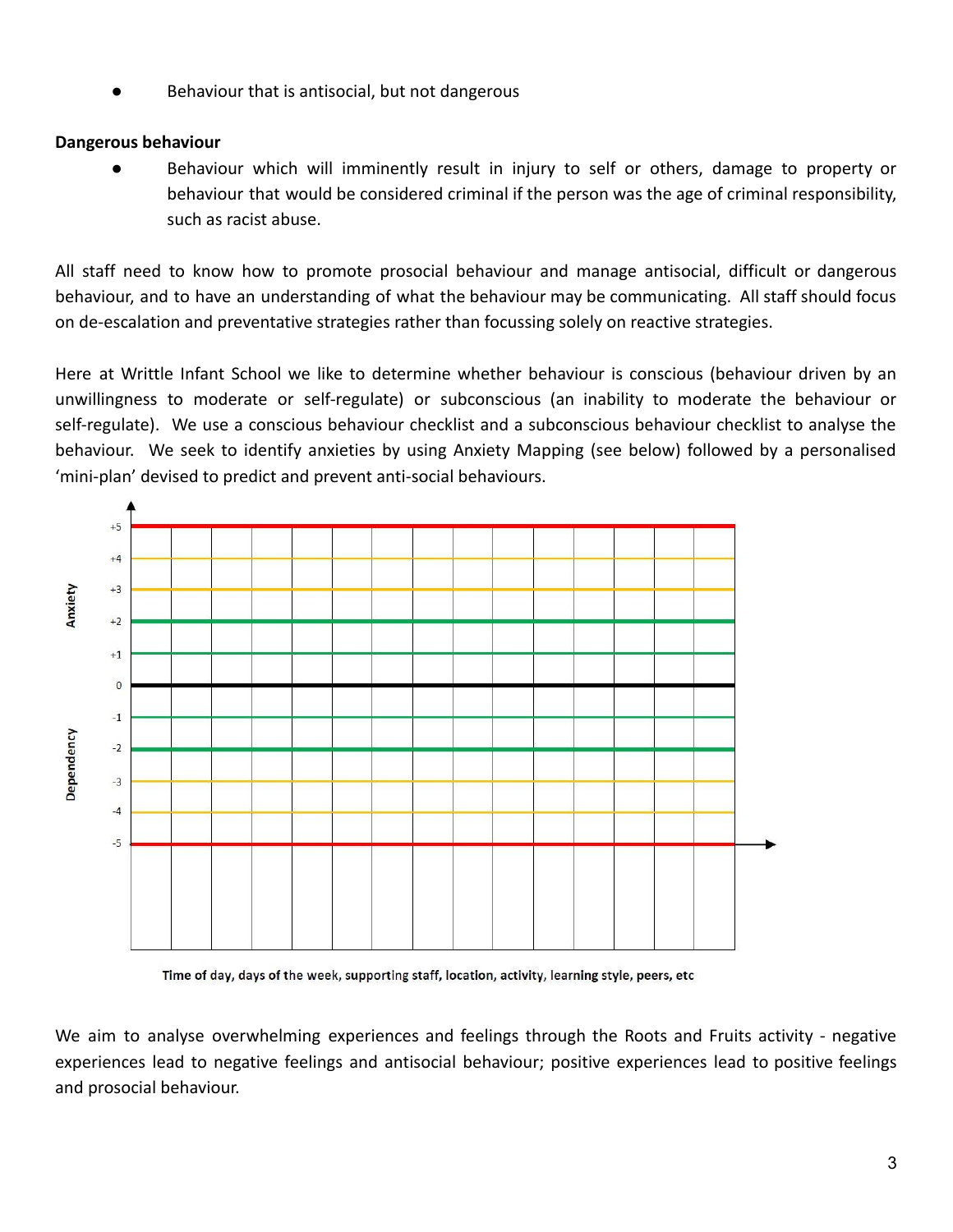# Roots and fruits cycle



# Roots and fruits activity



# **4. Our response to anti-social behaviour**

Where incidents of antisocial behaviour occur, logical consequences will be implemented. These are not fixed; each incident of antisocial behaviour will be considered independently and consequences will be planned with the aim that children learn something from all experiences. We aim to show how we have helped the child develop new skills or new ways of thinking. All incidents will have an educational consequence and in some incidences a protective consequence may also be required.

### **5. Protective consequences**

Protective consequences will be implemented when a child's behavioural choices put themselves or others at risk. This is to ensure the safety of all involved. These may be:

- Increased staff ratio
- Limited access to outside space
- Accompanied in social situations (e.g. break time or transitions throughout the school day)
- Differentiated teaching space

### **6. Educational consequences**

Educational consequences provide the motivation and skills to behave differently. Generally, this can be achieved through a restorative conversation. For example:

- What would you like to happen next?
- How can we make things better?
- If everything was going to be alright, what would need to happen?
- How can you help to put this right?
- How can we make it ok for you to go back to class?
- What do you think x might need?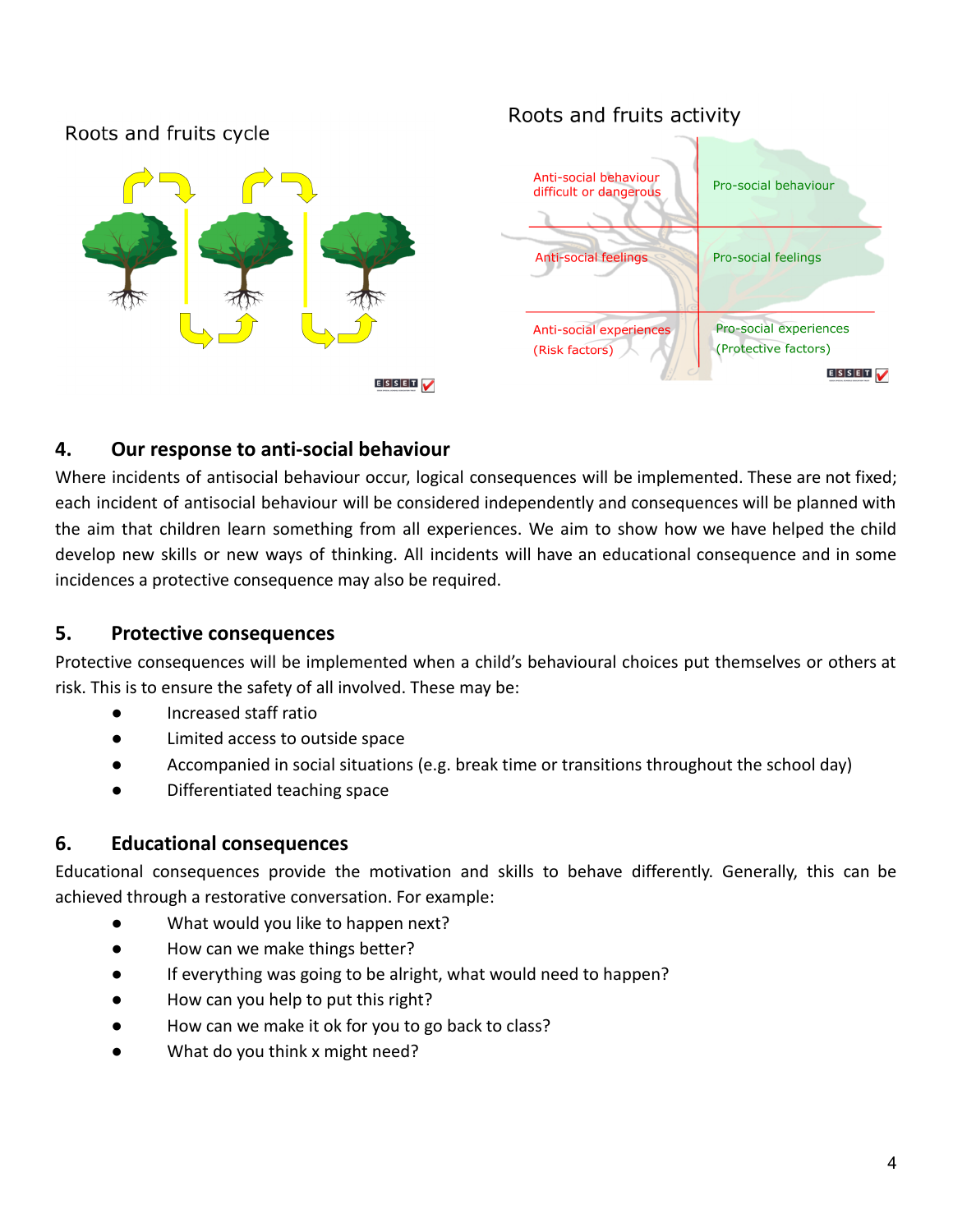# **7. Inclusion and safeguarding**

We advocate for each child to receive an **equitable** level of support so that they achieve equality of opportunity at Writtle Infant School. This means that each child may receive differentiated levels of support according to their need in order to have an equal chance of success. Our school is committed to safeguarding and promoting the welfare of both pupils and staff. If we identify behaviours which are difficult or become dangerous then we will intervene. This policy should apply to all pupils but we recognise that there may be instances where this policy does not apply. In this case, an individual Risk Reduction Plan will be written specifically for that child in order to keep them, and others safe.



Some children, for a variety of reasons, will require support, because their behaviour is of particular concern, in line with the Special Educational Needs Code of Practice. These children require a good deal of sensitivity and empathy and this places high demands on our resources, physical and human, as well as upon peers. The behaviours will become the main focus of a One Plan and a programme will be devised to encourage positive behaviour. A consistent behaviour management plan will be written for children with particularly severe behavioural needs, involving all relevant members of staff. Parents or carers will be consulted at an early stage and their cooperation will contribute to the programme. Where necessary, advice and guidance will be taken from other agencies e.g. Educational Psychologist, Family and Child Consultation Service, Behaviour Support.

### **8. De-escalation**

When necessary, all staff shall employ the de-escalation script as follows:

- Child's name
- I can see something has happened
- I am here to help
- Talk and I will listen
- Come with me and

And adopt De-Escalating body language as follows:

- What side of an outstretched arm
- Good distance
- Standing to the side
- Relaxed hands
- Managing height

Our school policy aims to follow a cycle to regularly assess, plan, do and review. Please see below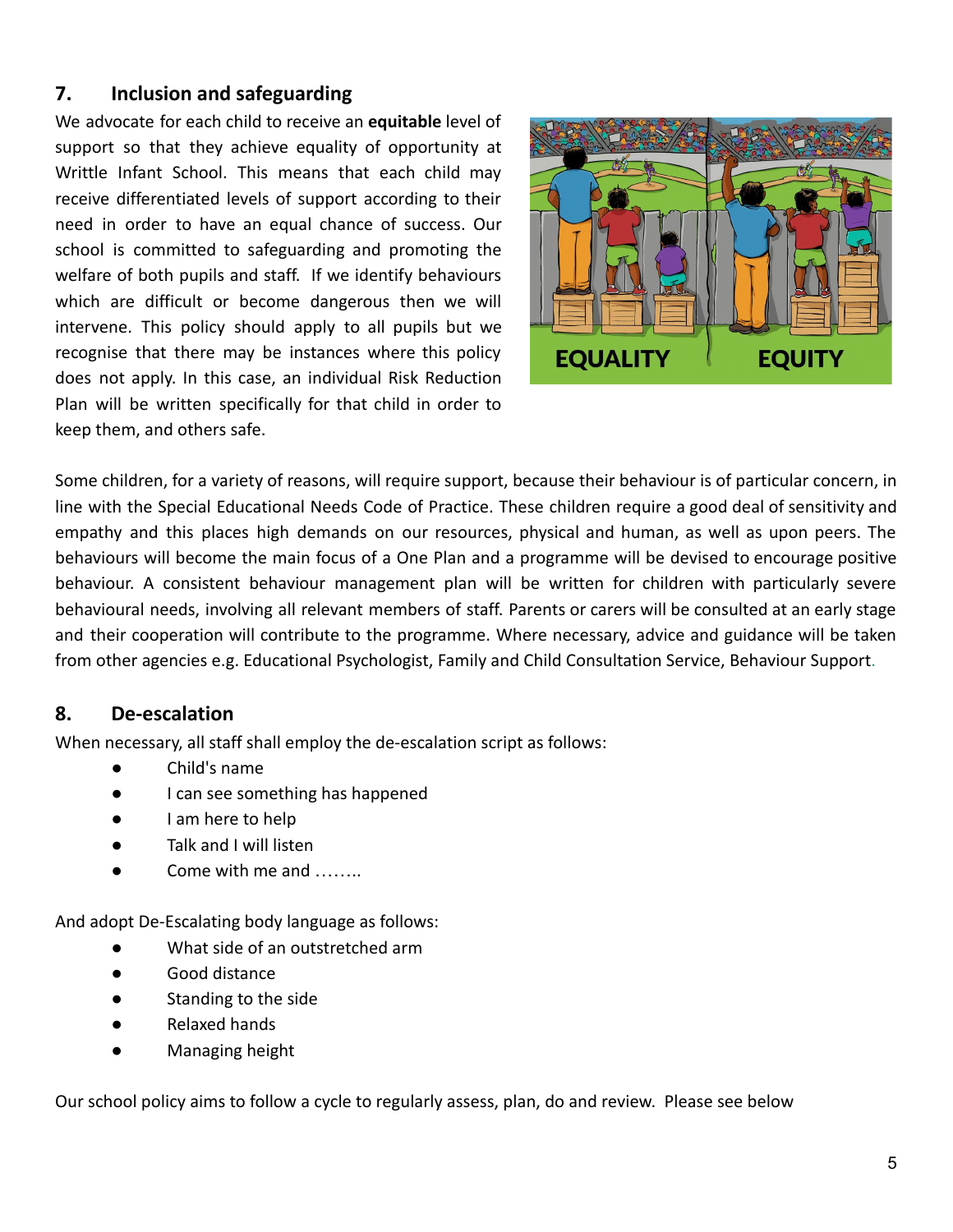

### **9. Behaviour causing serious concern**

- Bullying (emotional and physical) and racial harassment need to be reported to the Headteacher immediately, and will be dealt with quickly and firmly;
- Teachers have a card with the class animal symbol on, which triggers immediate help on arrival at the office/Headteacher;
- Teaching assistants/voluntary helpers are expected to request immediate help if needed, initially from the class teacher they are working with;
- Midday assistants are asked to contact a member of the teaching staff. A member of the senior management team is always on the premises during school hours;
- 'Reasonable force' may have to be used to restrain pupils in exceptional circumstances, when other strategies have failed (see policy on the use of force to control or restrain pupils, for more detail);
- Certain children will have their own consistent management plan/risk assessments signed by all involved parties and shared with parents;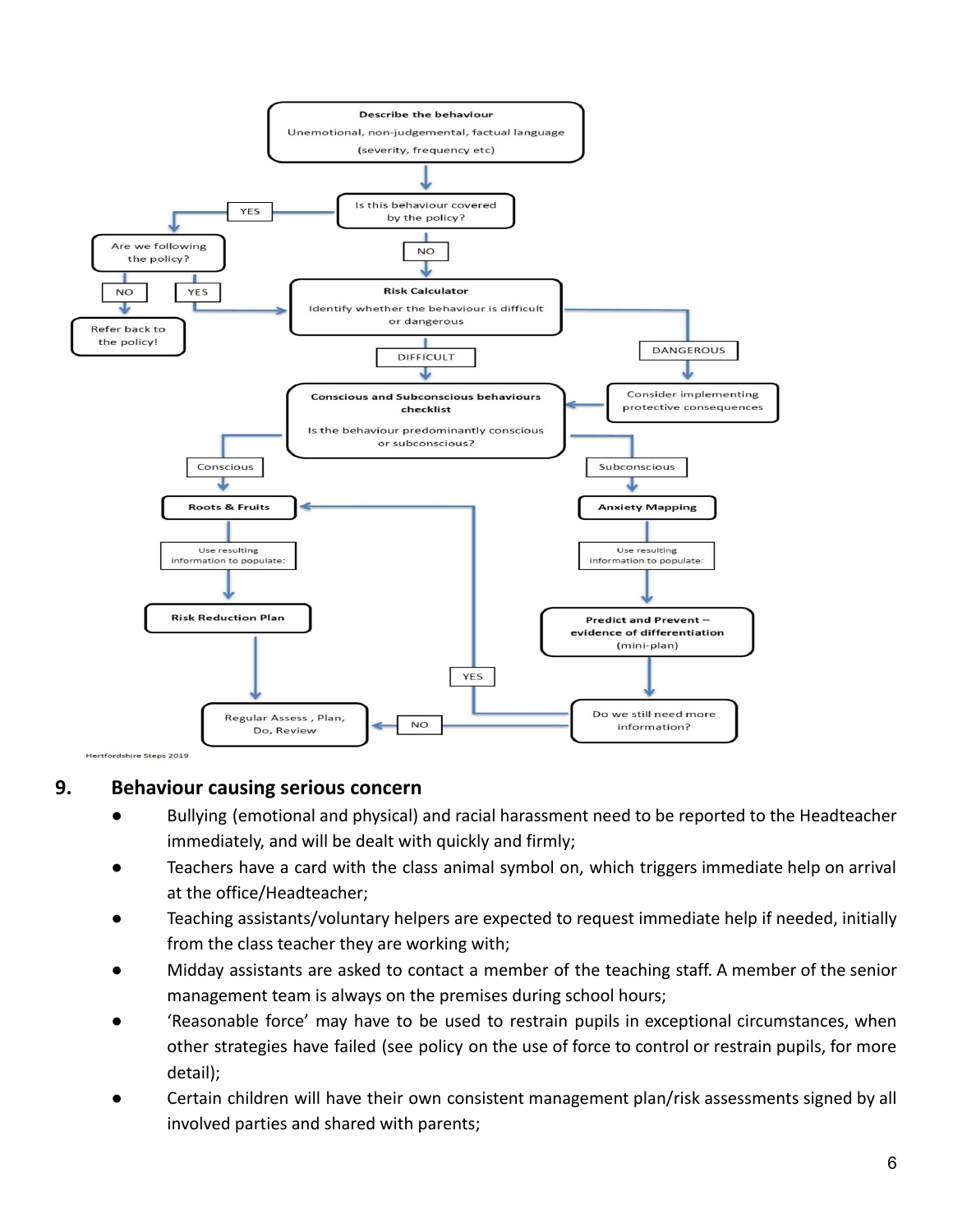Please see the Anti-Bullying policy for full details.

# **10. Celebrating and promoting prosocial experiences, feelings and behaviour**

- Praise for individuals and groups of children;
- Presentation of work or pro-social experiences to the class/rest of the school
- Celebration of prosocial behaviours linked to our HIPIP values;

# **11. Formal disciplinary procedures**

If a child displays serious or persistent anti-social behaviour, consultation is arranged between the teacher and parents so that an attempt can be made to correct the matter with the support of parents. In very exceptional cases, the Headteacher may exclude a child from the school for a fixed period, or may propose permanent exclusion in extreme cases. If the Headteacher is totally unavailable the Deputy Head as acting headteacher may take the decision to exclude. When a child is excluded for a fixed period of up to five days, they shall receive school work to do at home and will have it marked on return to school. The Headteacher will make arrangements with the parents for receiving the child back to school after a fixed-term exclusion, which will include the receipt of work completed during the exclusion. The Governing Body will meet, wherever possible, within 15 days of an exclusion that consists of a long period. Extra support will be sought from the LA to prepare for a child's return to school. Please see exclusion policy.

Such behaviour may include:

- Leaving the school premises without permission
- Physically violent behaviour
- Persistent refusal to do what an adult is asking them to do
- Verbally abusive behaviour (including swearing) directed at an individual
- Damaging the school building, property, equipment or grounds

Any exclusion, and the reasons for this decision, will be recorded by the senior team and discussed with both the child involved and their parents/ carer.

# **12. Recording and reporting**

Comments regarding a child's behaviour in school are made in the written annual reports which are sent home and discussed with parents throughout the school year. Where behaviour is part of an EHCP, there will be regular reviews. In other cases, the school staff will be aware of changes in behaviour in class and around the school. The Headteacher will maintain a log of incidents, using CPOMS, and frequent appearances of individual children will be drawn to the parents' attention. Incidents where "reasonable force" has had to be used (see policy document for further detail) will also be recorded and parents notified.

# **13. Governors statement of behaviour principles**

1. Under Section 88(1) of the Education and Inspections Act 2006 (EIA), governing bodies must ensure that policies designed to promote good behaviour and discipline on the part of its pupils are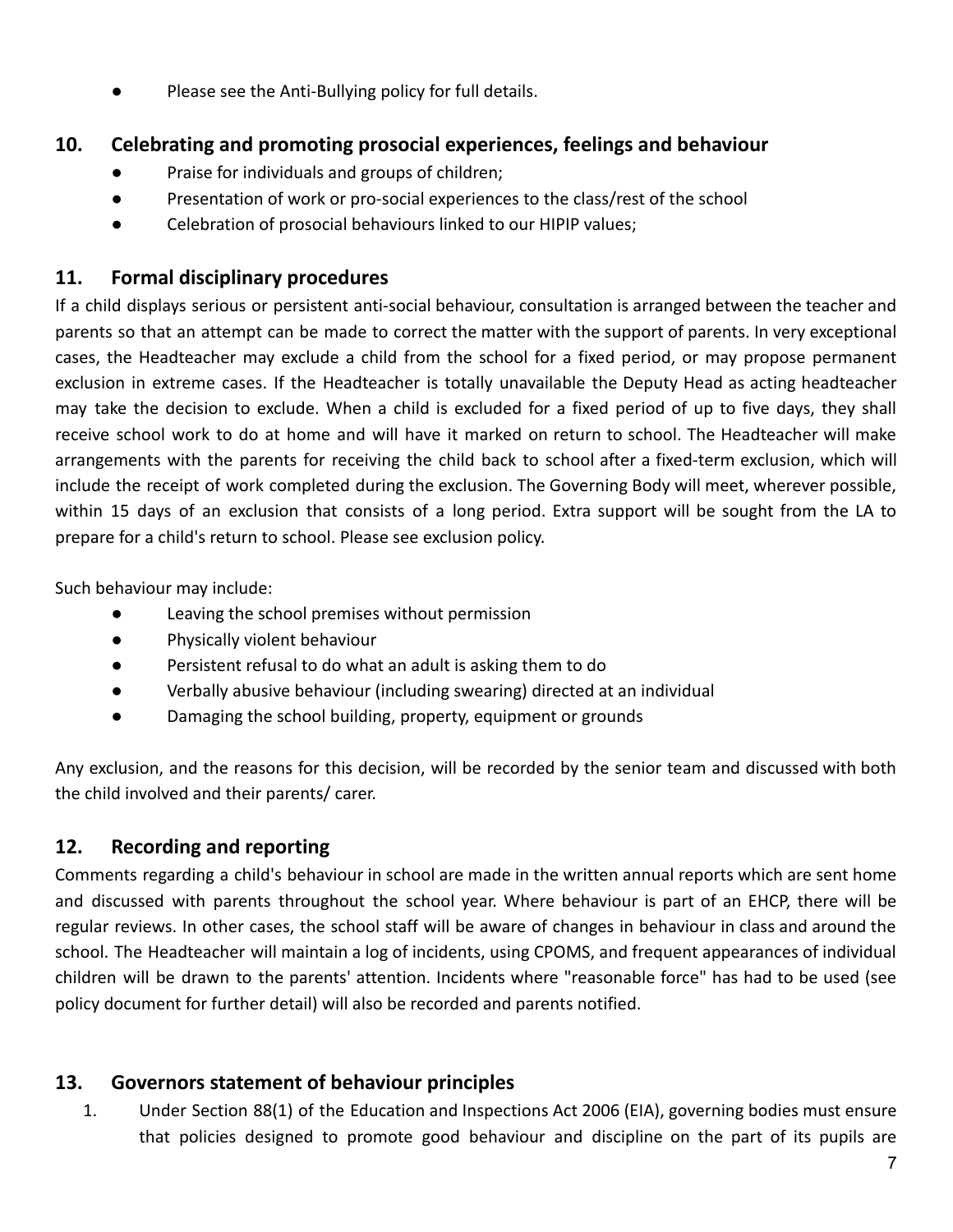pursued at the school.

- 2. Section 88(2) of the EIA requires the governing body to:
	- a) make, and from time to time review, a written statement of general principles to guide the headteacher in determining measures to promote good behaviour and discipline amongst pupils; and
	- b) notify the head teacher and give him or her related guidance if the governing body wants the school's behaviour policy to include particular measures or address particular issues.
- 3. When carrying out the functions under Section 88(2), the governing body must have regard to guidance issued by the Secretary of State. Paragraphs 6-11 below provide this statutory guidance.
- 4. Before making their statement of principles, the governing body must consult the head teacher, school staff, parents and pupils.
- 5. The School Information (England) (Amendment) Regulations 2012 requires schools to publish their written statement of principles on a website.
- 6. The governing body must provide clear advice and guidance to the head teacher on which he/she can base the school behaviour policy. This is particularly important in respect of teachers' powers to search, to use reasonable force and to discipline pupils for misbehaviour outside school. Although these powers may look straightforward in legal terms, they are not always fully understood by staff, pupils and parents, and staff can feel particularly vulnerable to challenge if they use them.
- 7. Clear advice and guidance from the governing body, which feeds directly into the behaviour policy, will help members of staff better understand the extent of their powers and how to use them. It will also help ensure that staff can be confident of the governing body's support if they follow that guidance. The governing body needs to notify the head teacher that the following should be covered in the school behaviour policy:
	- a) Screening and searching pupils (including identifying in the school rules items which are banned and which may be searched for;
	- b) The power to use reasonable force or make other physical contact;
	- c) The power to discipline beyond the school gate;
	- d) Pastoral care for school staff accused of misconduct; and
	- e) When a multi-agency assessment should be considered for pupils who display continuous disruptive behaviour.
- 8. In providing guidance to the head teacher, the governing body must not seek to hinder teachers' powers by including 'no searching' or 'no contact' policies, nor to restrict their power to discipline pupils for misbehaviour outside of school.
- 9. Governing bodies will also wish to consider their duty under section 175 of the Education Act 2002 requiring them to make arrangements to ensure that their functions are carried out with a view to safeguarding and promoting the welfare of children and their general duty to eliminate discrimination under section 149 of the Equality Act 2010.

# **14. Screening and searching and the power to use reasonable force**

Separate guidance is available on searching and on the use of force and governing bodies should draw on this to inform their guidance to the head teacher.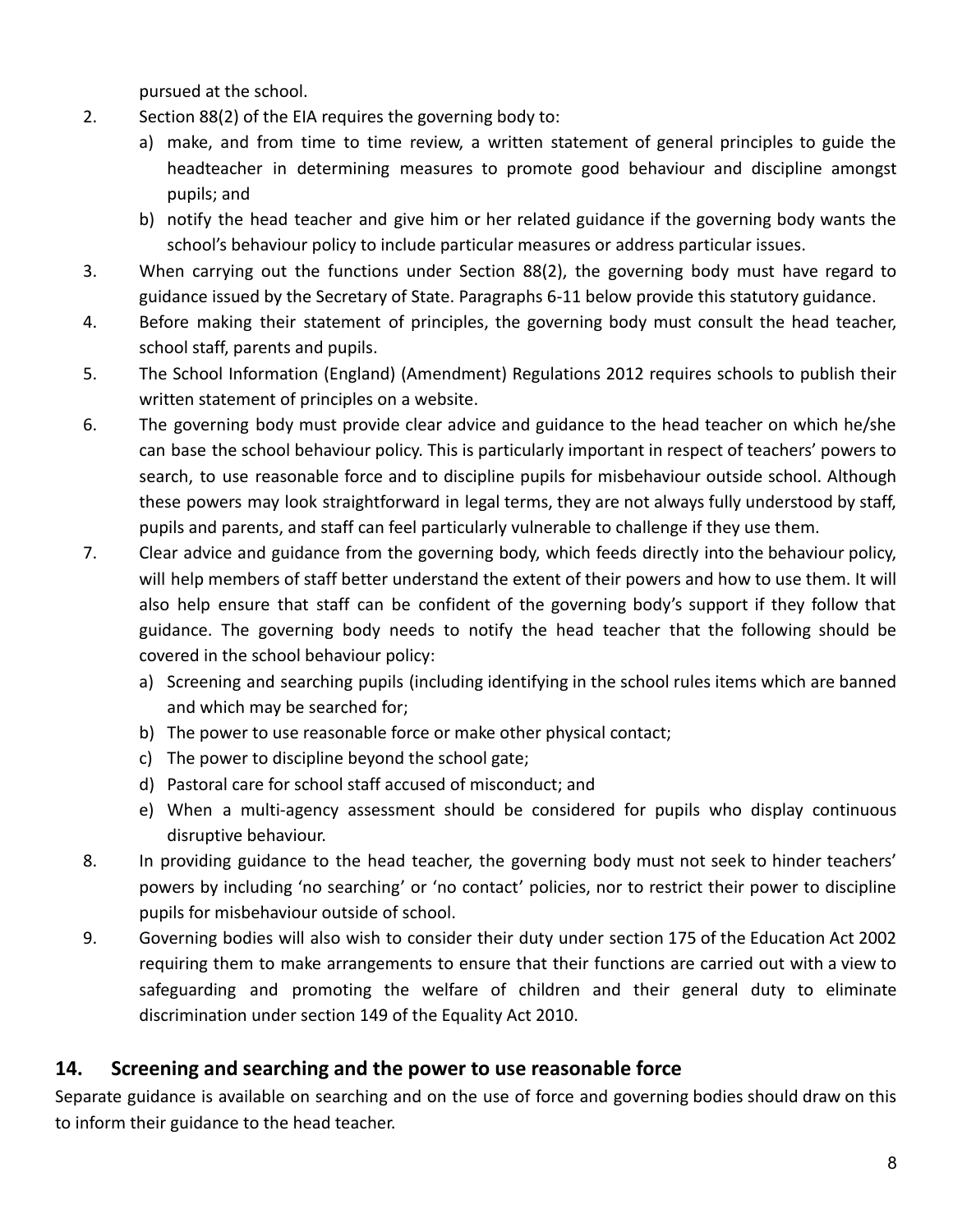# **15. Beyond the school gate**

Disciplining beyond the school gate covers the school's response to all non-criminal bad behaviour and bullying which occurs anywhere off the school premises and which is witnessed by a member of staff or reported to the school. The governing body must be satisfied that the measures proposed by the head teacher are lawful. The governing body will need to ask the head teacher to consider what the school's response should be to any inappropriate behaviour when the child is:

- taking part in any school-organised or school-related activity
- travelling to or from school
- wearing school uniform
- in some other way identifiable as a pupil at the school.

In these circumstances, the Headteacher should consider whether it is appropriate to notify the police. If the behaviour is criminal or poses a threat to a member of the public, the police should be informed. In addition, school staff should consider whether the misbehaviour may be linked to the child suffering harm and follow its Child Protection policy accordingly.

### **16. Before and after school**

Prior to the school doors opening at 8.30 am and closing after the children have been transferred to their parents/carers at the end of school, there is not always available staff supervision and the responsibility for the children's behaviour lies with their parents. However the school must prove they have taken steps to ensure the Health and Safety of all at these times. Staff will intervene if necessary if they notice inappropriate or unsafe behaviour at these times.

### **17. Links across the curriculum**

In all curriculum areas the children are taught to value and respect the world around them, and the values and beliefs of individuals. This may be regarded as "implicit" teaching of attitudes, and therefore, behaviour. Certain curriculum areas have an "explicit" impact on behaviour management and upon how children react to each other and the people around them e.g. Religious Education, Physical Education and Personal, Social Health and Citizenship Education. (See PSHE policy)

### **18. Equality statement**

The governors and staff are committed to providing the full range of opportunities for all pupils regardless of gender, disability, and ethnicity, social, cultural or religious background. All pupils have access to the curriculum and the right to a learning environment which dispels ignorance, prejudice or stereotyping.

# **19. During coronavirus**

Should the school experience an outbreak, defined as 5 pupils or staff closely mixed or 10%, there may be the reintroduction of expectations that pupils attending school will be expected to follow. arriving at school and leaving at the end of the day. These could include: